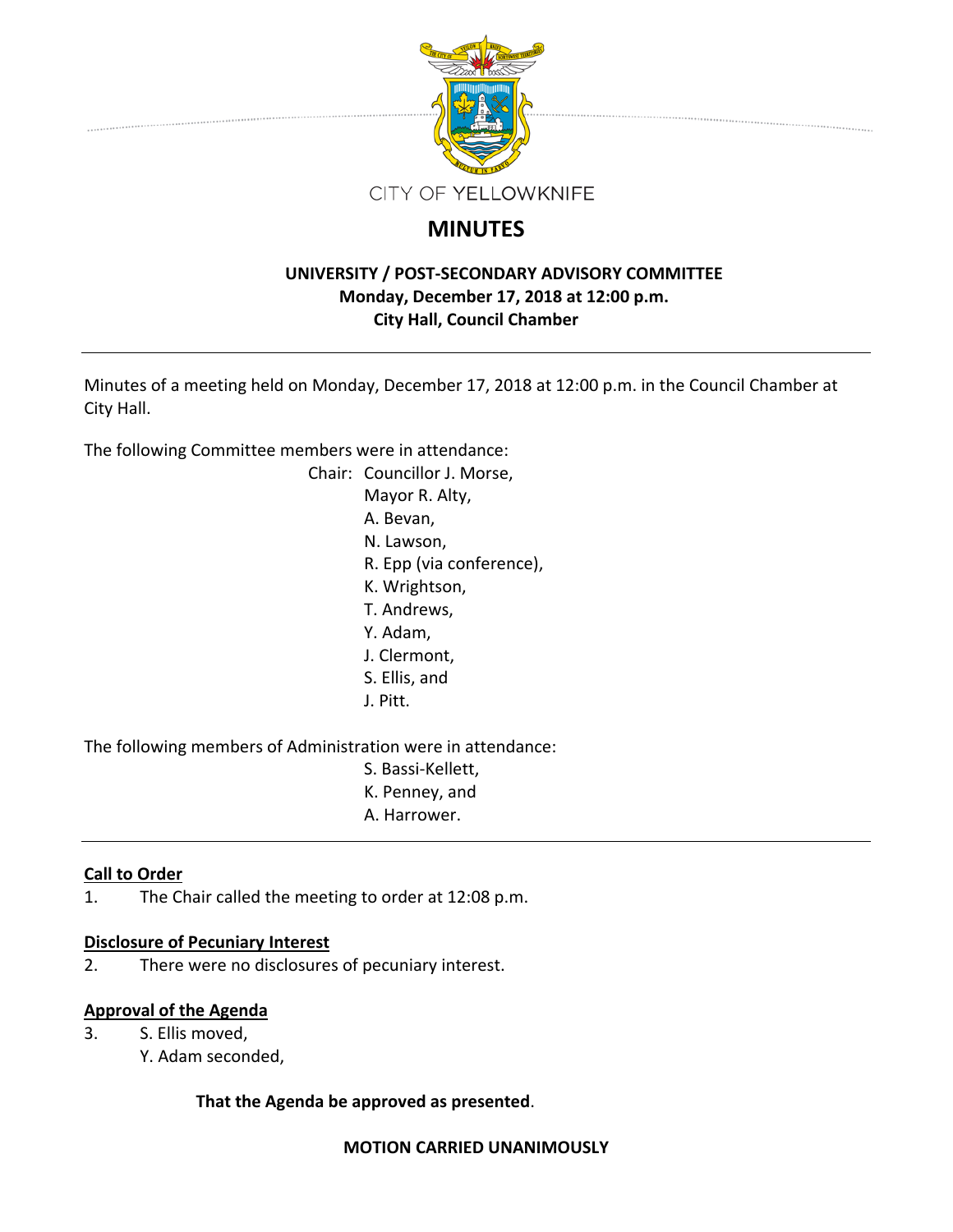

#### **Approval of the Minutes of Previous Meeting**

4. The Committee decided the Minutes of the previous Meeting should be amended.

#### *Action Item: Administration will amend the Minutes of the November 16, 2018 meeting.*

#### **Review re: Final Version of Feasibility Study**

5. Committee expressed concern over the inclusion of specific financial data in the Final Version of the Feasibility Study and agreed the section should be removed.

Committee noted that the Feasibility Study did not fully capture the views put forward by Committee and was not altered significantly as a result of their feedback. Committee suggested the Study showcased the benefits of a Northern University but did not emphasize the benefits of a Northern University in Yellowknife.

Committee was updated on recent meetings with the Mayor and Council of Fort Smith, and the Mayor of Inuvik, regarding issues that Aurora College faces. A positive outcome was expressed, with the communities hoping to work together going forward. Hope was expressed by other communities that investment in Yellowknife would not take away from investments in them.

Committee suggested the following next steps: analyze the report to determine useful elements; create a condensed version for Council and the public; break down the information; and create a stronger link between claims and supporting data. A focus on why Yellowknife, instead of how a Yellowknife university should be run, was also suggested.

It was noted that unless legislative and financial changes are made, the Government of the Northwest Territories (GNWT) will be involved in the development of a northern university but all major decisions will be made after the 2019 election.

Committee expressed concern regarding the cautious, risk focused stance of the Feasibility and Benefits Study. Members suggested the need for lobbying and communication but also stated that the Study is not an effective lobbying tool in its current form.

Administration highlighted that the purpose of the study was to determine the possibility of a university and claimed it does this by stating a university is feasible. Administration suggested a rebuttal should follow highlighting why a University in Yellowknife is an attractive option. Committee noted that the data has been made available through this study; it must now be transformed into a useful tool.

#### **Discussion re: Continuation of Committee**

6. The Chair suggested that more meetings were necessary to tweak the report and to capture the ideas put forward by Committee in the visioning session and throughout meetings.

K. Penney highlighted the need to change the Committee's Terms of Reference if the Committee was to continue. The Chair suggested this should be discussed when the Committee's next steps have been determined.